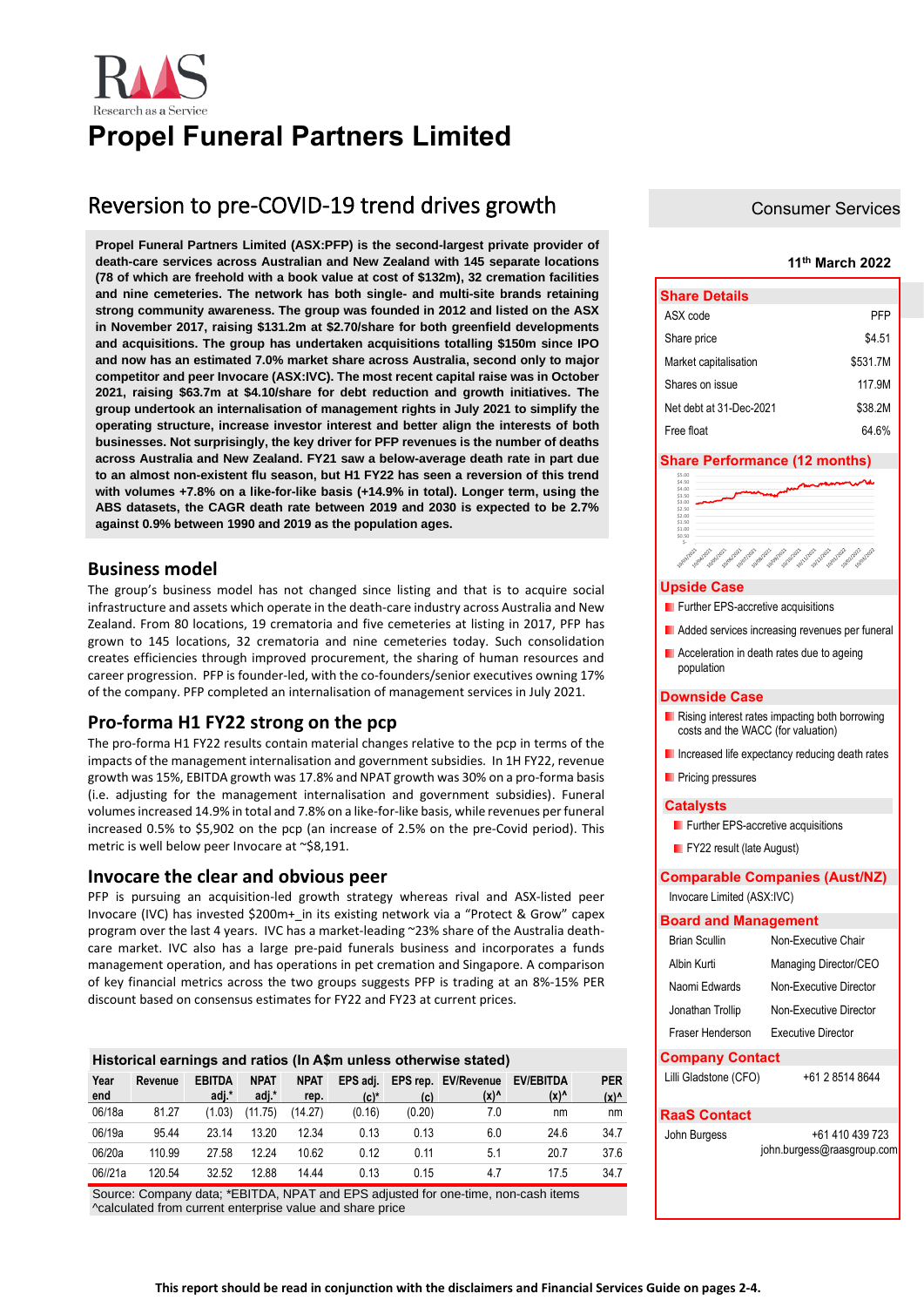

# FINANCIAL SERVICES GUIDE

**RaaS Advisory Pty Ltd**

## **ABN 99 614 783 363**

### **Corporate Authorised Representative, number 1248415**

**of**

**BR SECURITIES AUSTRALIA PTY LTD ABN 92 168 734 530 AFSL 456663**

**Effective Date: 6 th May 2021**

 $-$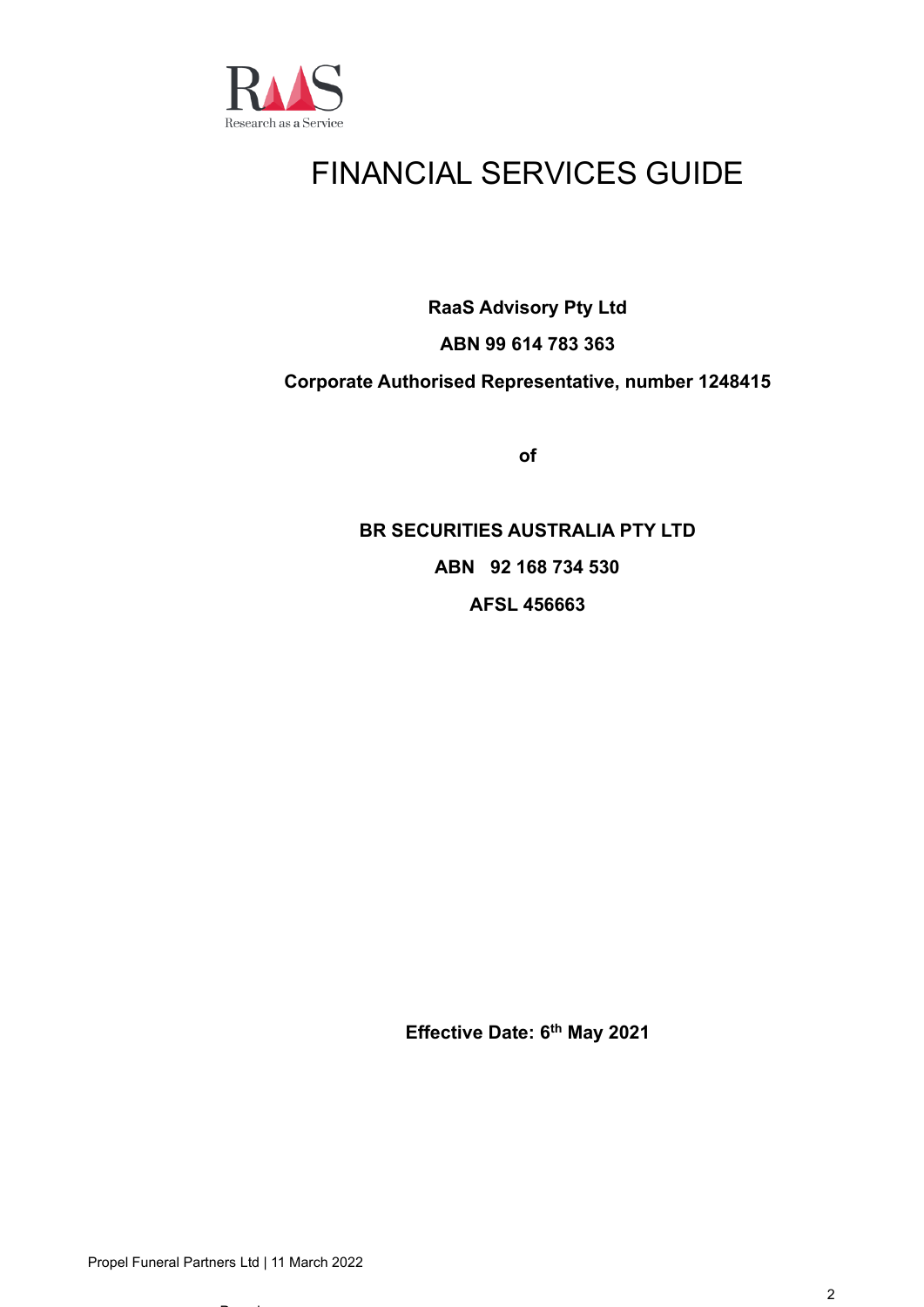

#### **About Us**

BR Securities Australia Pty Ltd (BR) is the holder of Australian Financial Services License ("AFSL") number 456663. RaaS Advisory Pty Ltd (RaaS) is an Authorised Representative (number 1248415) of BR. This Financial Service Guide (FSG) is designed to assist you in deciding whether to use RaaS's services and includes such things as

- who we are
- our services
- how we transact with you
- how we are paid, and
- complaint processes

Contact Details, BR and RaaS

BR Head Office: Suite 5GB, Level 5, 33 Queen Street, Brisbane, QLD, 4000 RaaS. 20 Halls Road Arcadia, NSW 2159 P: +61 414 354712

E: finola.burke@raasgroup.com

RaaS is the entity providing the authorised AFSL services to you as a retail or wholesale client.

### **What Financial Services are we authorised to provide?** RaaS is authorised to

- provide general advice to retail and wholesale clients in relation to
	- Securities
- deal on behalf of retail and wholesale clients in relation to

**Securities** 

The distribution of this FSG by RaaS is authorized by BR.

### **Our general advice service**

Please note that any advice given by RaaS is general advice, as the information or advice given will not take into account your particular objectives, financial situation or needs. You should, before acting on the advice, consider the appropriateness of the advice, having regard to your objectives, financial situation and needs. If our advice relates to the acquisition, or possible acquisition, of a particular financial product you should read any relevant Prospectus, Product Disclosure Statement or like instrument. As we only provide general advice we will not be providing a Statement of Advice. We will provide you with recommendations on securities

#### **Our dealing service**

RaaS can arrange for you to invest in securities issued under a prospectus by firstly sending you the offer document and then assisting you fill out the application from if needed.

#### **How are we paid?**

RaaS earns fees for producing research reports. Sometimes these fees are from companies for producing research reports and/or a financial model. When the fee is derived from a company, this is clearly highlighted on the front page of the report and in the disclaimers and disclosures section of the report. We may also receive a fee for our dealing service, from the company issuing the securities.

### **Associations and Relationships**

BR, RaaS, its directors and related parties have no associations or relationships with any product issuers other than when advising retail clients to invest in managed funds when the managers of these funds may also be clients of BR. RaaS's representatives may from time to time deal in or otherwise have a financial interest in financial products recommended to you but any material ownership will be disclosed to you when relevant advice is provided.

#### **Complaints**

If you have a complaint about our service you should contact your representative and tell them about your complaint. The representative will follow BR's internal dispute resolution policy, which includes sending you a copy of the policy when required to. If you aren't satisfied with an outcome, you may contact AFCA, see below. BR is a member of the Australian Financial Complaints Authority (AFCA). AFCA provide fair and independent financial services complaint resolution that is free to consumers.

Website[: www.afca.org.au;](about:blank) Email[: info@afca.org.au;](about:blank) Telephone: 1800931678 (free call)

In writing to: Australian Financial Complaints Authority, GPO Box 3, Melbourne, VIC, 3001.

### **Professional Indemnity Insurance**

BR has in place Professional Indemnity Insurance which satisfies the requirements for compensation under s912B of the Corporations Act and that covers our authorized representatives.

 $-$